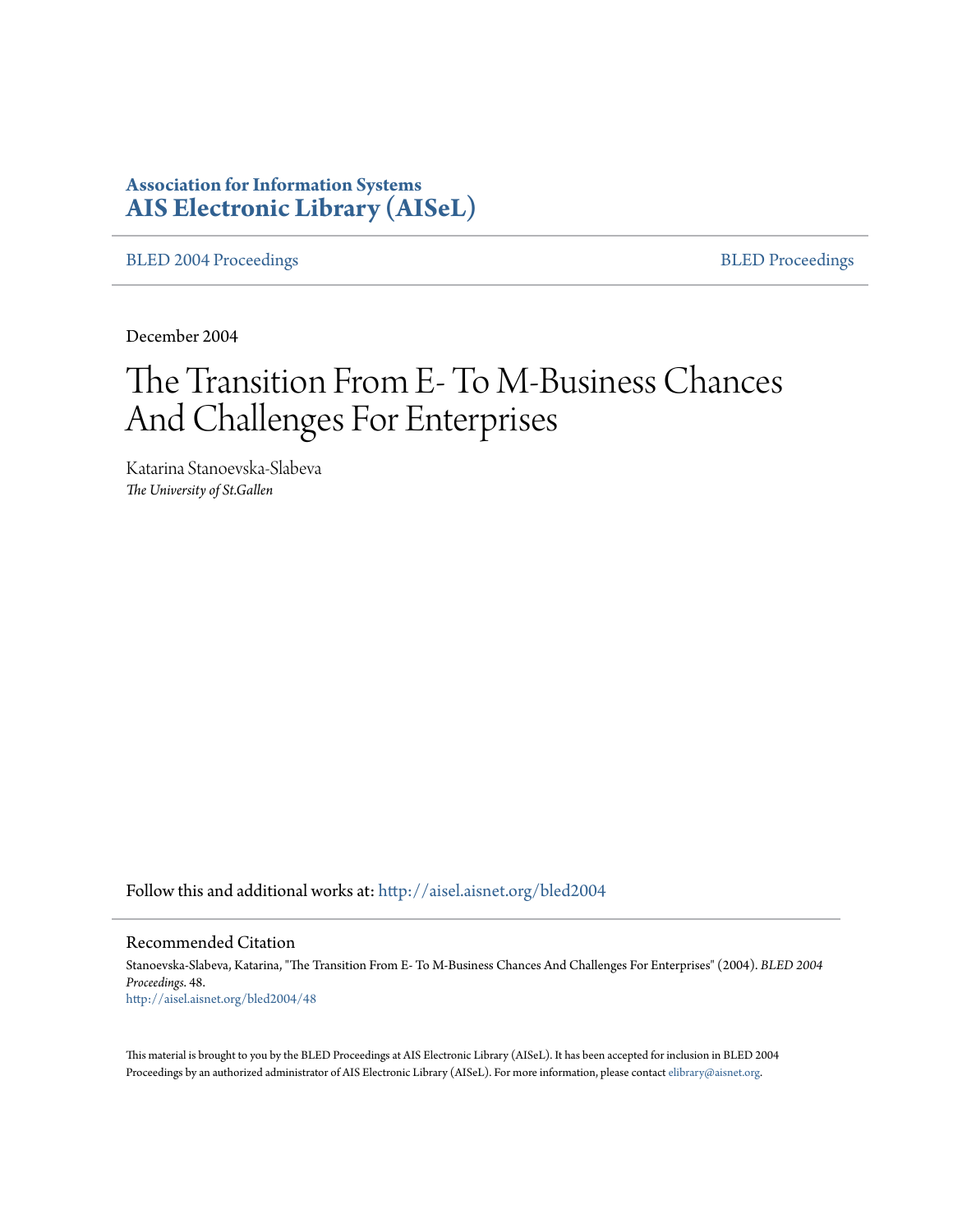## **17th Bled Electronic Commerce Conference**

#### **eGlobal**

Bled, Slovenia, June 21 - 23, 2004

## **The Transition From E- To M-Business Chances And Challenges For Enterprises**

#### **Katarina Stanoevska-Slabeva**

The University of St. Gallen, Switzerland Katarina.Stanoevksa@unisg.ch

#### **Abstract**

*Mobile technologies and m-business are considered as the next innovation potential for organizations. They provide an additional communication and transaction channel, that can be applied to enhance existing e-Business applications. However, while during the mobile hype in the years 1999-2000 there were many visions how mobile technologies can provide benefits to companies, the challenges and necessary prerequisites related to the application of mobile technologies have been hardly addressed in literature. This paper tries to contribute to fill the gap and provides, an overview of application areas and challenges of m-business for organizations. The overview is created based on a broad literature review of published essays, cases and experiences.* 

#### **1 Introduction**

With the introduction and maturing of both ubiquitous computing and broadband wireless technologies such as (Universal Mobile Telecommunications Systems) UMTS and Wireless local area networks (WLAN) the Digital Economy is expected to be enriched with a new data communication and transaction channel. Mobile technologies are extending the reach of Internet to a true "anywhere, anytime, anyone" and even anything communication channel. This is enabled by the convergence of wired and wireless technology as well as through the specific features of mobile technology as for example the personal character of mobile devices, the ability to localize users wherever they are, and the ability to extend communication to objects and machines.

Given the described innovative features of mobile technologies, they are considered as the next innovation potential for organizations. They enable efficient processes, creation of new, innovative products and the establishment of new communication channels to customers and business partners.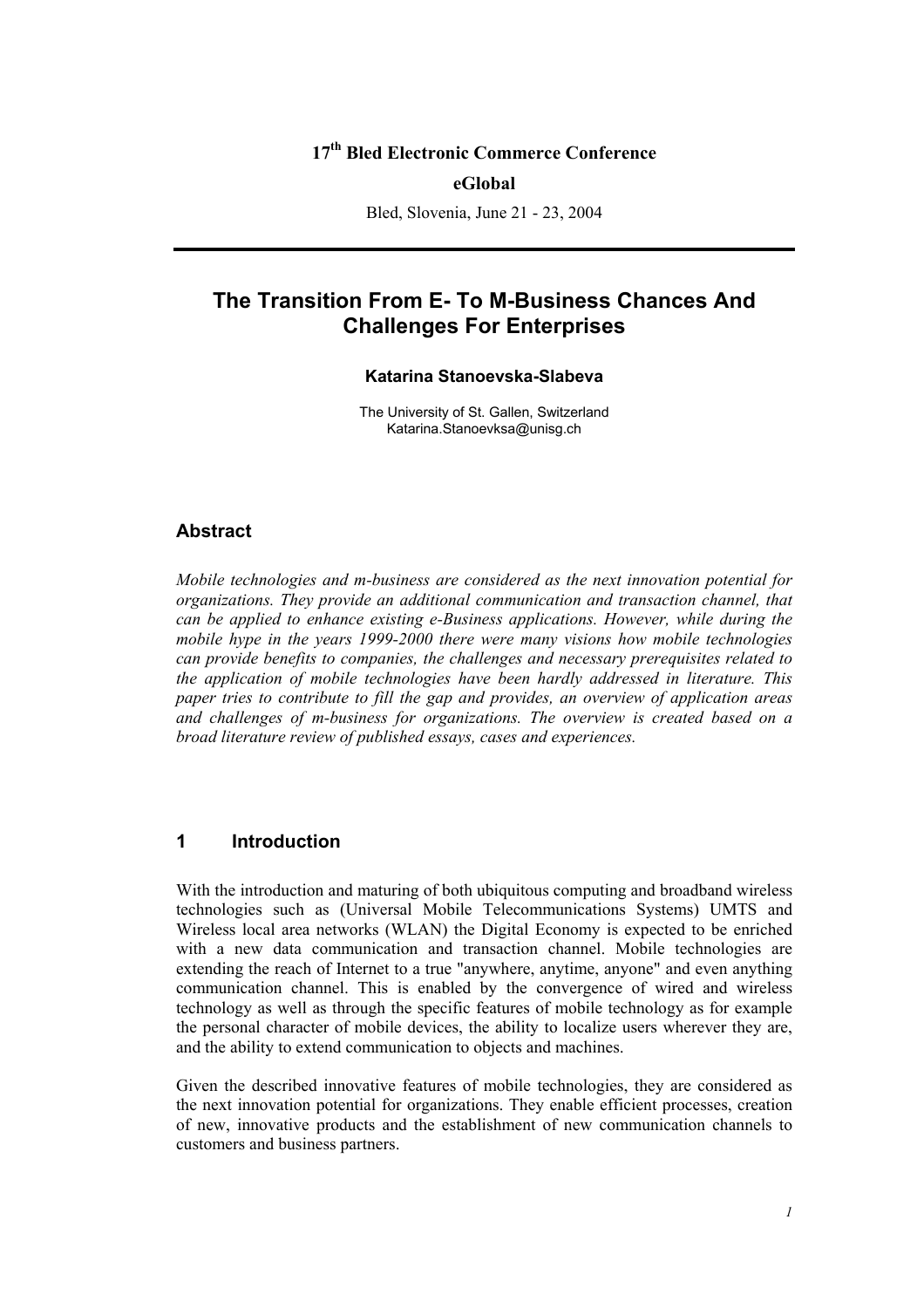However, while during the mobile hype in the years 1999-2000 there were many visions how mobile technologies can provide benefits to companies, the challenges and necessary prerequisites related to the application of mobile technologies have been hardly addressed in literature*.* Similar to the beginning of e-business there are a lot of questions that need to be answered in order to assure a successful implementation of mobile technologies. Examples of such questions are: How might the mobile communication channel both influence and coexist with already existing channels? What are the necessary prerequisites to apply mobile technologies, i.e. how can the readiness for mobile applications be assessed? Concepts, guidelines and methodologies for a structured development of answers to such questions are not available yet.

This paper tries to contribute to fill the gap and provides, an overview of application areas and challenges of m-business for organizations. The overview is created based on a broad literature review of published essays, cases and experiences.

The content of the paper is structured as follows: First in section two mobile technologies are defined, classified and their distinguishing features are described. In section three the term m-business is defined and its components are identified. In section four the potentials and challenges of mobile technologies are described. Section five provides an overall summary of the challenges to enterprises.

## **2 Mobile Technologies - Definition, Classification And Features**

Under the term mobile technologies we intuitively understand wireless communication and mobile end devices. In literature in many cases under the umbrella term mobile technologies, different kind of technologies and applications are discussed such as for example mobile communication, mobile data services, ubiquitous computing etc. In general all the terms refer to one common feature - wireless communication. Likewise, the term mobile technologies is defined in this paper as any kind of basic technology that enables wireless communication.

Basic components of mobile technologies are: wireless transmission technologies and protocols, such as Bluetooth, UMTS, WLAN, and different kind of end-devices specifically designed for wireless communication. Such end-devices are for example mobile phones or personal digital assistants (PDA) and in the case of machine-to-machine communication this could be any object equipped with special chips enabling wireless communication. Well known examples of such chips are Remote Frequency Identification (RFID) tags. RFID tags are small chips capable of recording and storing data and of communicating with other networked objects. Things equipped with RFID tags are called intelligent things or products. Under the term mobile technologies therefore, also ubiquitous computing, i.e. environments where objects are able to communicate with other networked objects and are able to store information (Norman 1998), is subsumed.

Mobile technologies enable three types of wireless communication:

- person-to-person communication, which could be mobile voice or data communication,
- person-to-machine (object) communication, which refers to the wireless communication of persons either to servers in order to retrieve and store data or to other intelligent things, and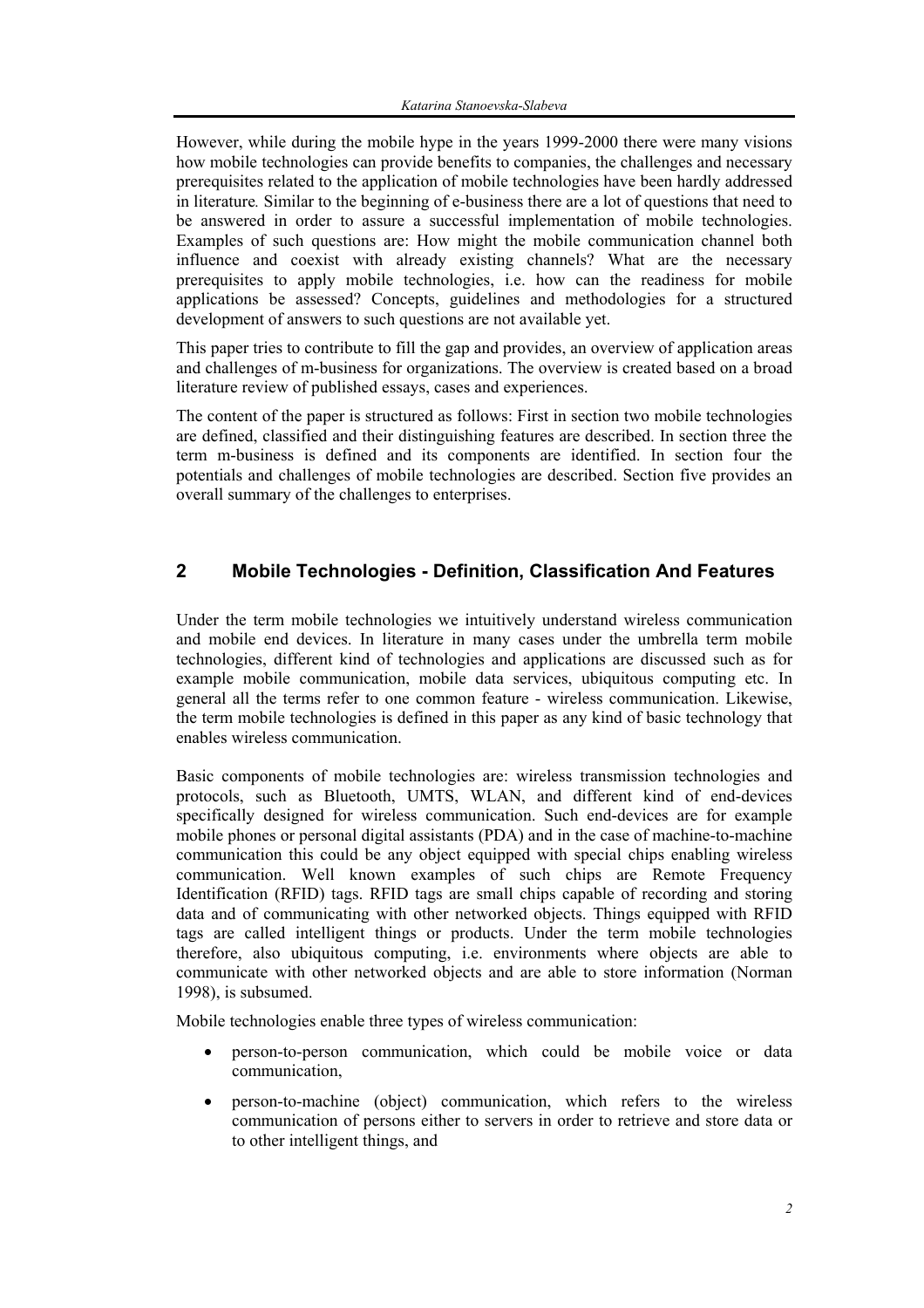• machine-to-machine, i.e. object-to-object communication that is also known under the term ubiquitous computing.

Compared to the Internet, mobile technologies at the current stage of development have some disadvantages and some advantages (see also Kannan et al. 2001). The disadvantages result on the one hand from the small screens and keypads of mobile devices, on the other hand from their limited memory and computing power. The specific features of mobile end devices limit the size of information that can be displayed on the mobile screen, make data input difficult and uncomfortable, and do not allow for complicated processing on the client side.

The disadvantages of mobile technology described above are balanced by the following unique advantages compared to wired Internet (see also Müller-Varese 1999; Lehnert 2002):

- *Ubiquity* The small size of end devices allows users to carry these with them always at any place. This applies also for things with attached or embedded RFID tags.
- *Identification* Each person or thing capable of wireless communication can be identified either based on the registration with the mobile operator or through the information of the attached RFID tag.
- *Localization* Each mobile device or intelligent object can be located by mobile operators or by using other positioning technology (see for example Kaasinen 2003 or Dao et. al. 2003). This feature offers unprecedented possibilities for innovative location-based services.
- *Immediacy* The ubiquitous availability of communication allows for spontaneous action and reaction to arising requests and needs.

In summary, mobile technologies have compared to Internet less richness and expression possibilities but a greater reach (see also Vihinen and Tuunainen 2002). For example existing online electronic product catalogs present products extensively in multimdial and interactive form. When represented on mobile devices only a small portion of the same online catalog can be displayed. Then again a wired personal computer is required to access online catalogs, while to access mobile condensed catalogs a mobile phone is sufficient. Compared to a personal computer, the mobile phone is cheaper and enables access from everywhere. The example shows that, mobile technology and Internet can complement and enrich each other. The limited expressiveness of mobile technology can be lowered through complementary Internet applications that could set the broader context for the mobile application. At the same time an additional mobile channel for existing Internet applications could increase their reach to a real "anytime, anywhere, anyone and anything" communication.

#### *2.1 Mobile Business - Definition And Classification*

The specific relationship of mobile and Internet technology described above can be observed also on the application level among e- and m-business. Many companies have already established e-business applications and the mobile communication channel is seen as an additional channel that needs to be positioned in relation to the existing channels. Against this background, in literature m-business is defined basically in analogy to e-business (Kemper and Wolf 2002).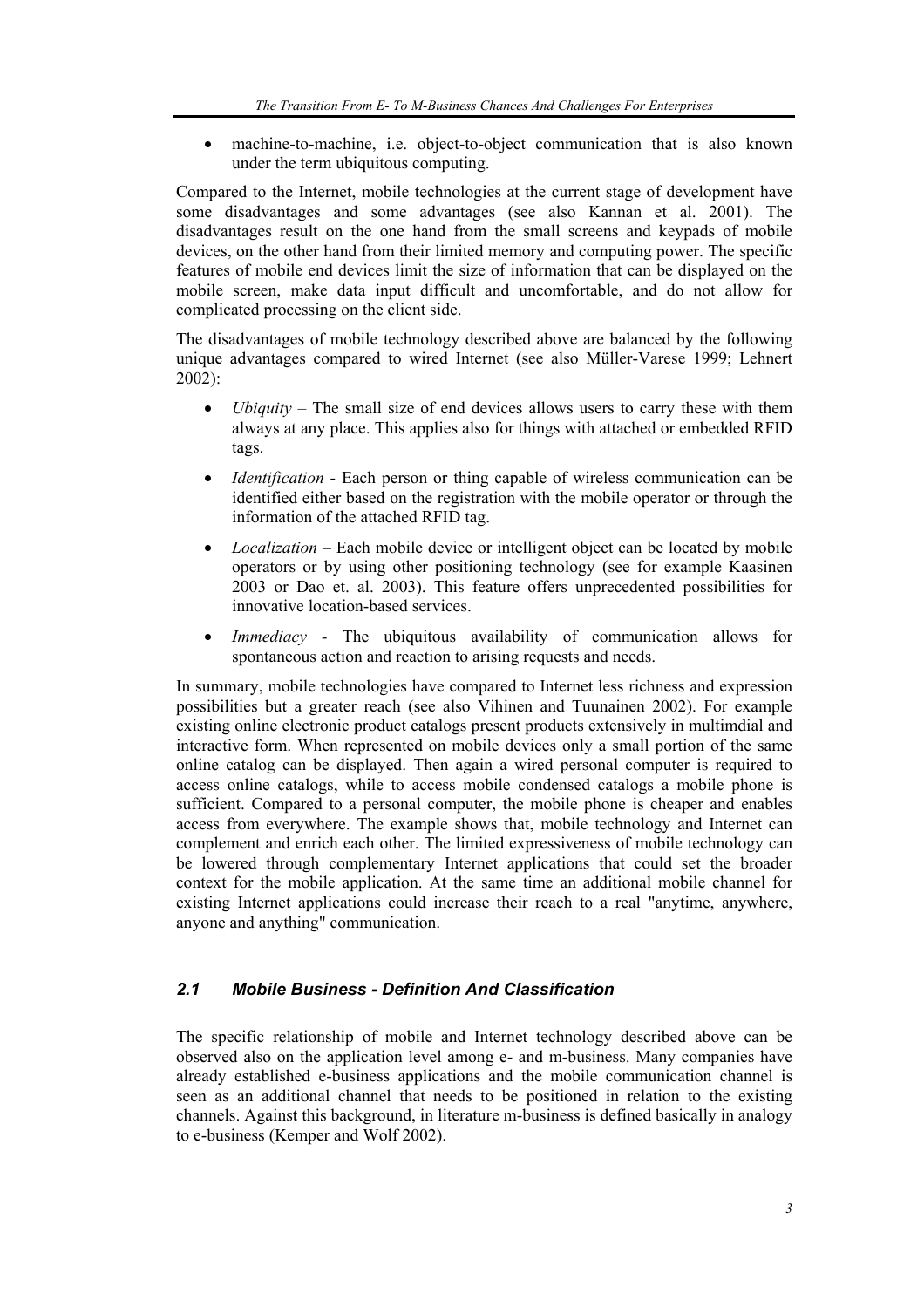The prevailing definition for e-business defines it, as the integration of systems, processes, organizations, value chains, and entire markets using Internet-based and related technologies and concepts. Correspondingly m-business is defined as a collection of mobile technologies and applications used to support processes, value chains and entire markets using wireless technology (see also Lehner 2002).

Existing applications in e-Business can furthermore provide a starting point for the identification of the components of m-business. According to Shaw (2000) "*The core of an e-business are three-fold: supply-chain management, back-office support and customer relationship management. These three main lines of functions are integrated and coordinated through infrastructure management, knowledge management and channel management*". The backbone of e-business is the enterprise resource planning (ERP) system, which integrates business processes and enables enterprises to quickly respond to customer orders, consumer demand and market opportunities (Shaw 2000). Correspondingly the main components of m-business can be identified as follows (c.f. 1) (see also Berger et al. 2002):



*Figure 1: Overview Of Possible Application Areas For Mobile Technologies In Enterprises And Their Relationships Eo E-Business Applications* 

- Mobile Supply Channel Management (SCM),
- Mobile Customer Relationship Management (CRM),
- Mobile Commerce (m-commerce),
- Mobile Applications for employees.

In summary we can say that m-business can be viewed as an additional channel for ebusiness. However, this does not mean that approaches to the development of e-business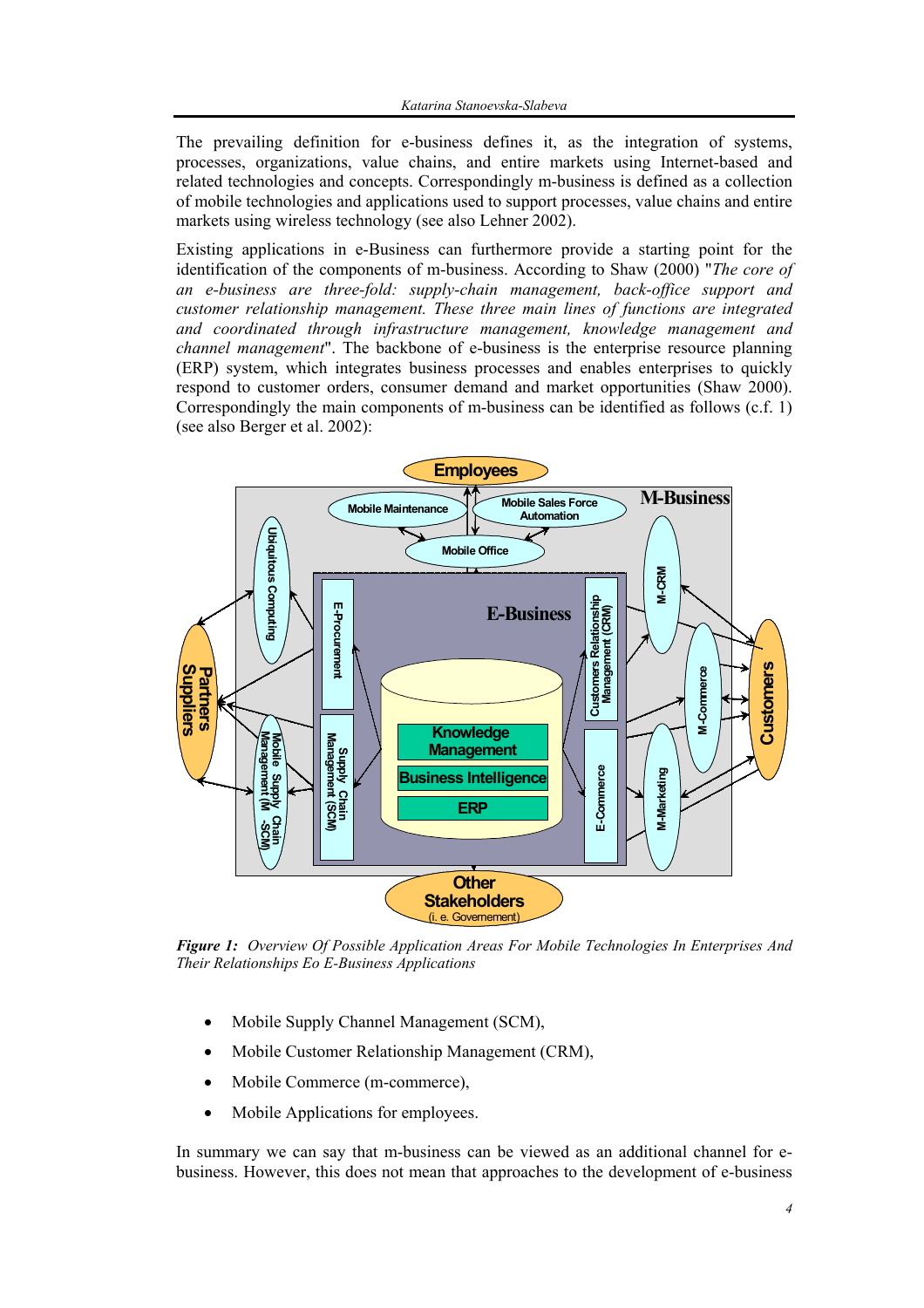applications can be applied to the development of m-business applications without adaptation (Shih and Shim 2002; Zhang and Yuan 2002). Even though m-business can draw on experiences made in e-business it requires special treatment and guidelines due to its unique and differentiating features, which are the source for specific challenges to organizations. In the next section the potentials and challenges of each component of mbusiness will be described.

## **3 Challenges Of M-Business For Enterprises**

This chapter provides an overview of chances and challenges of mobile technologies for different parts of m-business.

### *3.1 Challenges Of Mobile Supply Chain Management*

"Supply chain management is the integration of the key business processes from suppliers through to the end user that provides products, services and information that add value. Inter- and intra-organizational communication and cooperation focused on a specific set of customer-centered activities, designed to enhance success for all chain members are at its center." (Tracey and Smith-Doerflein 2001). SCM in particular involves customeroriented coordination of material, information, and financial flows among participating enterprises in a supply network (Kalakota and Robinson 2001).

The concept of supply chain management evolved as an answer to the increased pressure of the market on companies for customer orientation and individualized products. In accordance with (Kärrkäinen and Holmström 2002), the requirements upon supply chain management can be summarized as follows:

- fast and efficient handling of differentiated material, information and financial flows,
- efficient customization, i.e. ability to effectively produce and deliver products that meet customers' individual needs,
- control of production and logistics accurately and flexibly across multi-company networks.

Supply chain management is therefore required to support the transition of supply networks from a capacity-based production planning and control to a sense- and response model that concentrates on respond to customer orders and market demands and tries to force them through the whole supply network (Shaw 2000).

Internet-based SCM applications have enabled a coordination of processes in particular by speeding up the information flow and enabling collaborative planning and knowledge exchange beyond company borders. However, in many cases SCM just automated exchange of already available information, but many physical activities part of the supply chain that are related to handling of products and parts remained manual and needed physical entrance of data into the SCM system (Chris and Fleisch 2004). For example the arrival of a track send by the supplier to his partner can then be recorded in the system and made available as information for all companies involved, when the load of the track is checked, counted and recorded manually. The physical activities result in media-breaks and time consuming processes. In addition, the granularity of the exchanged information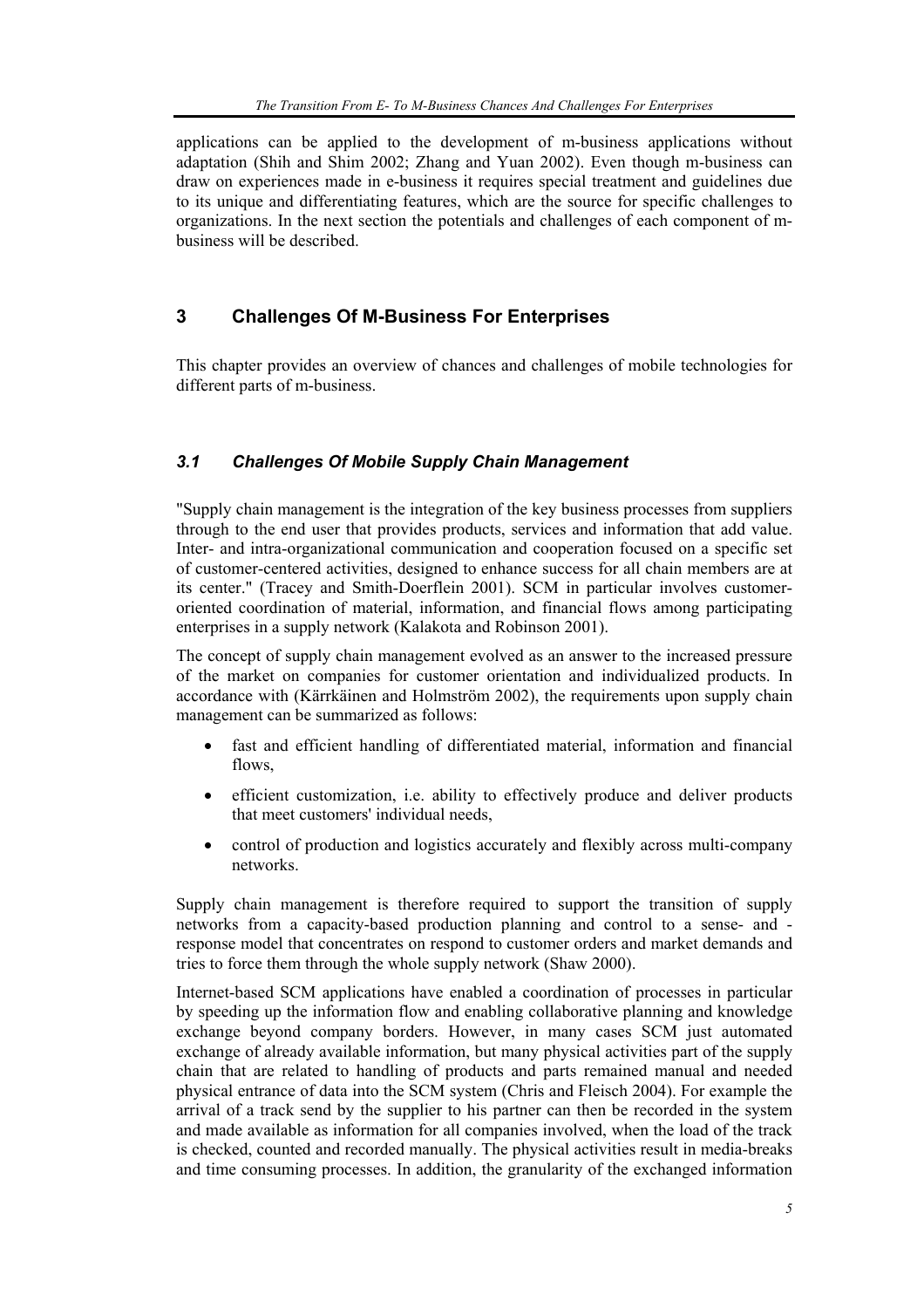remained in many cases suitable for mass products and did not allow an individual handling and tracking of products and parts, which would be a necessary prerequisite for the provision of individualized products.

Mobile technologies can be applied to overcome some of the drawbacks of current SCM. WLANs can be used to cover all office and storage spaces with a seamless communication infrastructure. Employees responsible for handling of incoming parts can furthermore be equipped with mobile devices enabling wireless digital recording from everywhere in the company. Such an approach will certainly result in saved time and greater efficiency, but the manual handling and the high level of aggregation of data will remain. Greater innovation potential is expected from ubiquitous computing and RFID technology. The RFID technology enables efficient item level supply chain management by attaching the control information to the product and by enabling an automated and wireless identification of products or parts without physical handling (Kärkkäinen and Holmström 2002). Thus, RFID technologies automate information collection and can speed up the management and flow of information. The resulting benefits are faster and more accurate processes with respect to the information involved.

The great potential of RFID technologies is faced with great challenges for their successful implementation. The application of RFID tags requires considerable changes in the involved processes on the technical and conceptual level. The major challenges on the technical level are (see also Woods 2004):

- RFID tags are still widely an unknown and immature technology. There are little larger scale applications and projects in practice yet and thus very little practical experience is available.
- Missing standards, i.e. different classes of tags and different standards for object identification make investment decisions difficult and risky.
- Existing processes of data collection and distribution need to be adjusted so that they can incorporate activities related to automatic wireless data collection from objects. Data models, the processing of data as well as the dissemination of data need to be adjusted towards input data with greater granularity. New procedures related to tag writing and reading need to be built-in into the information processing activities.
- The interfaces of RFID to the remaining part of the enterprises' information infrastructure need to be clearly defined. For example in order for suppliers to be able to individually mark products, they need additional information to which order each part relates, so that they can mark the part or product in a right way and that during composing of individual products the respective individual parts can be identified. The same information might furthermore be relevant for CRM and for employees responsible for maintenance of the product.

On the managerial and conceptual level the following challenges arise (see also Kärkkäinen and Holmström 2002; Woods 2004):

- Existing processes need to be redesigned and adjusted so that physical activities can be replaced by automated data entry and management.
- RFID technology might change the division of tasks within processes among the involved companies. RFID based processes might require a redefinition of responsibilities and an identification of new interdependencies on information from each other. Closely related to these problems is also the question of division of the high investments among the involved companies.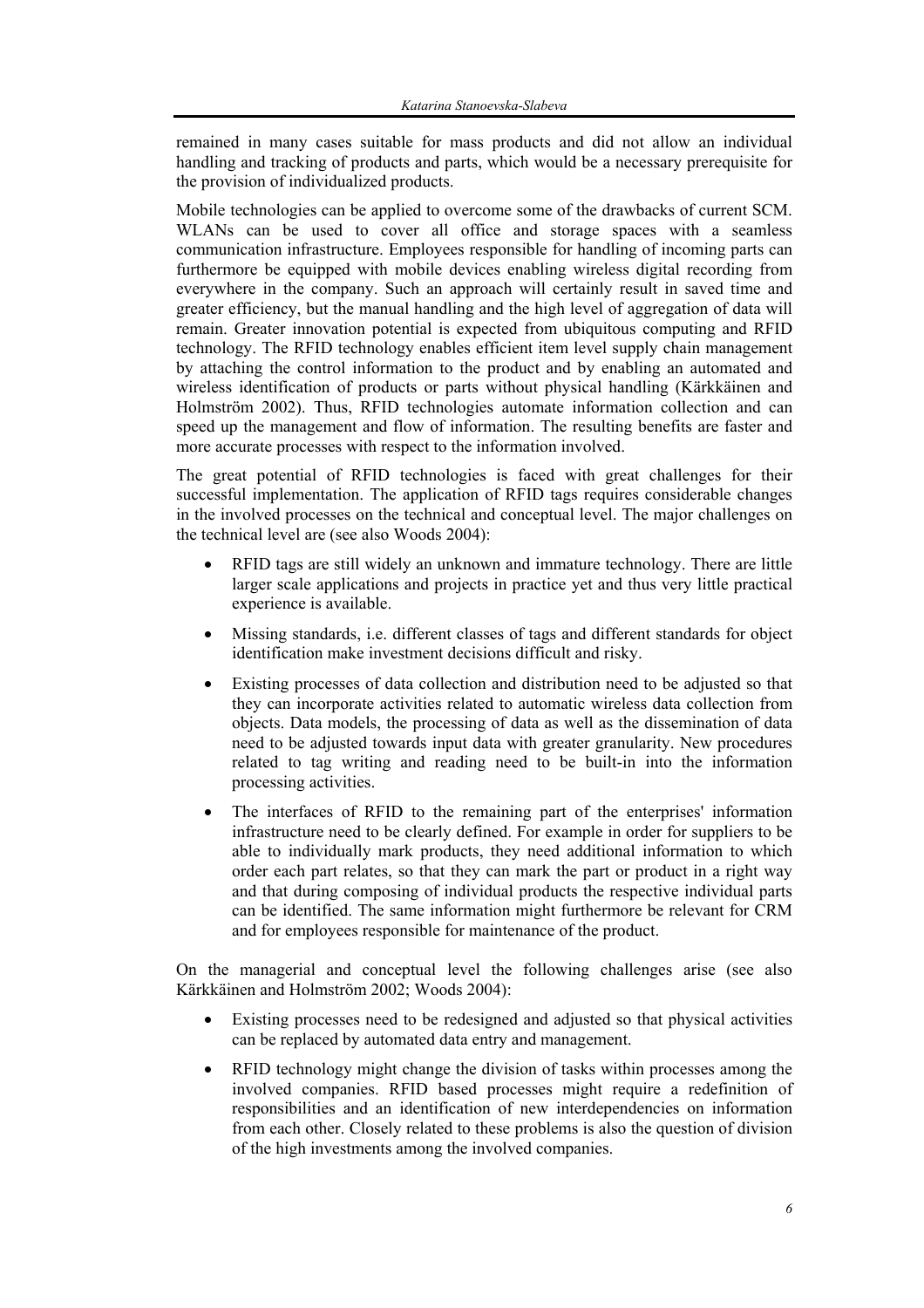- Powerful suppliers can dominate and determine the market, i.e. they can determine proprietary standards, but this may not be favorable for the remaining partners in the supply network.
- Identification of relationships and interfaces to other systems of the involved companies in the supply network as for example collaborative planning or the CRM systems of the involved companies.

#### *3.2 Challenges Of Mobile Customer-Oriented Applications*

There are many different definitions for Customer Relationship Management in literature. In most cases it is considered as a business strategy and management approach for an integrated and active management of relationships with customers (Kalakota and Robinson 2001; Gebert et al. 2003). CRM is enabled through enterprise-wide applications that allow companies to store and process knowledge related to every aspect of their relationship with customers. The stored customer knowledge is used to serve the customer in an individual way and to build lasting relationships. Among others CRM systems support campaign management, lead management, offer management, complaint management, service management, and opportunity management (Gebert et al. 2003).

Mobile technologies add an additional channel for communication with the customer that enhances existing communication channels. A particular advantage of the mobile channel is the individual character of mobile devices, the possibility to localize customers anywhere, and to provide information at the point of need and consumption. These advantages enable innovative alerting services and mobile marketing.

Main innovation based on mobile technologies are expected in the area of marketing. In fact a new type of marketing is emerging through the mobile communication channel which is called mobile marketing. "Mobile Marketing means in a broad sense the delivery of promotional advertising based on mobile messaging." (Kavassalis et al. 2003). The main advantages of mobile marketing are: high-speed message delivery, interactivity, individual customer reach and according to first experiences a high response rate - higher than direct mail and other direct marketing activities (Kavassalis et al. 2003).

First published experiences about mobile communication and available customers surveys revealed the following challenges:

- Mobile marketing is basically a complementary channel to other channels. In many cases a traditional medium is needed to set the context for the mobile marketing activities. This could be an Internet application, a paper-based medium or even the product itself containing an invitation for participation. Companies need to carefully design the relationship among such applications and to define cross-media communication and marketing strategy.
- Up until now there is little knowledge about the user's behavior and the users' receptiveness to mobile advertising. It is likely to be influenced by their location, time of day, day of week, week of year, and so on (Barnes and Scornavacca 2003). While response rates are higher compared to traditional direct marketing

l

<sup>&</sup>lt;sup>1</sup> This table has been compiled in April 2003 using WISPs web sites (www.air2web.ch, www.monzoon.ch, www.swisscom-mobile.ch, wlan.thenet.ch, www.myotis.ch) and hotspot directories (e.g. www.hotspot-locations.com, www.swisshotspots.ch and www.802-11b.ch).

 $2$  Interview with Philippe Noth, person in charge for medical applications, www.chuv.ch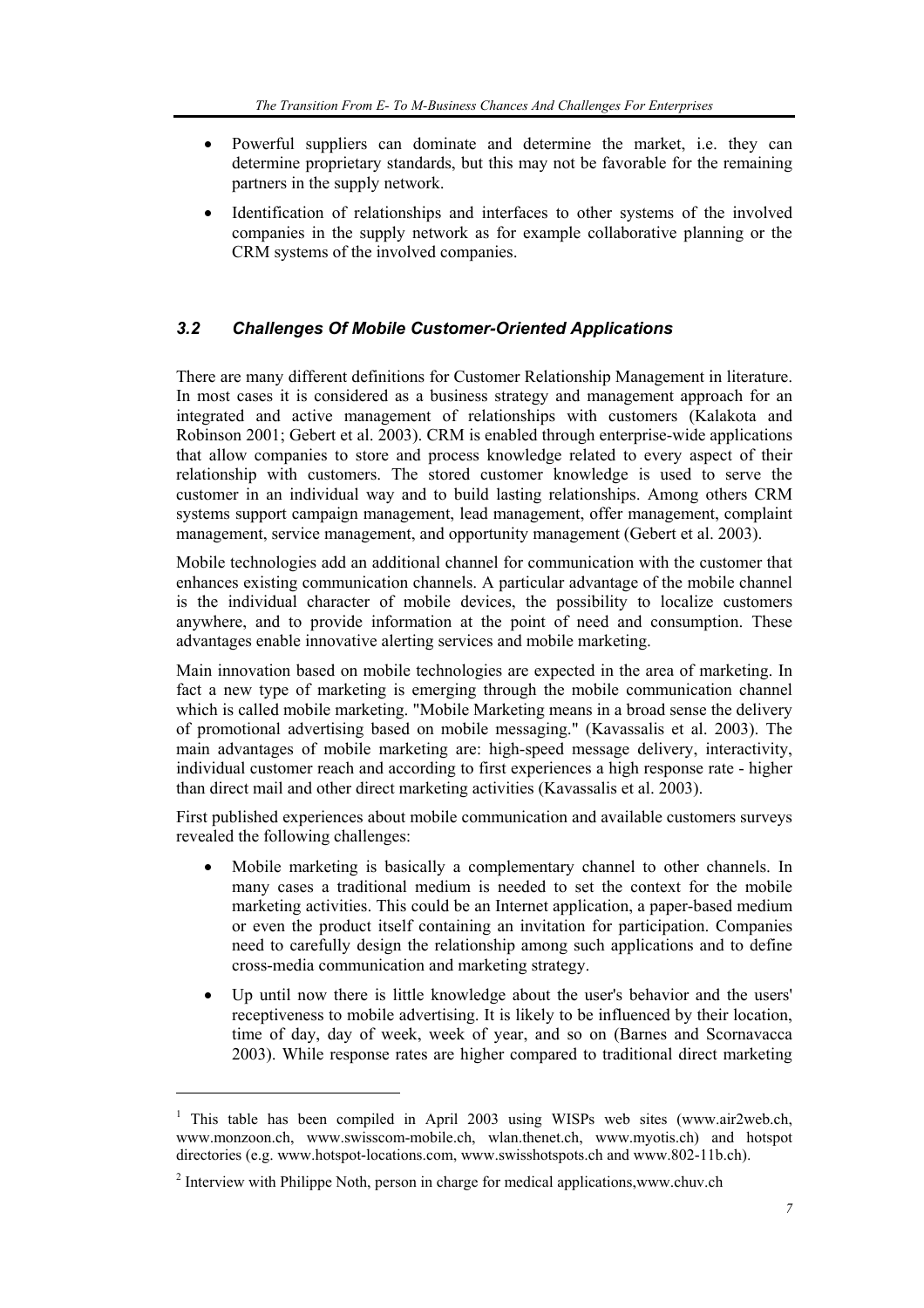activities in the first marketing campaign - little is known about the reaction of the user on repeated campaigns and upon reception of the same messages several times.

- Another unknown fact related to mobile marketing is the privacy sensitivity of customers and the number of messages that is considered as acceptable by customers.
- A special challenge is the necessity to adjust messages to the limited possibilities of mobile devices. For example how can an individual and compelling message be defined within a limit of 160 characters available in one SMS?
- Due to the individual character of mobile devices, a high degree of personalization is an important critical success factor (Barns and Scornavacca 2003).

In summary first experiences show that there is great potential for mobile communication, but the mobile communication channel imposes in general new challenges on the management of customer knowledge. On the one hand additional customer knowledge is required starting from the obvious need to collect the mobile phone numbers of existing customers up to acquiring and storing knowledge about the different contexts in which customers are receptive for messages. On the other hand a careful recording of already provided messages and contacts needs to be established. The tracking of the customer through different media and contexts will be a major challenge to CRM as well. The tracking of both individual orders and the specific products and parts related to them across the supply chain poses another challenge.

In the future, with increased maturity of ubiquitous computing it might be expected, that communication towards customers will be extended to products and intelligent customer environments. For example an advertising poster might in the future include a RFID tag providing additional information or for example the product number with which the product can be easier ordered with a mobile device. Another example might be intelligent products, that take over part of the communication with the customer for example by reporting problems automatically. In general all this means that the concept of "customer contact" and "customer relationship" is changing. It does not only involve person-toperson communication but also any kind of object-to-person and object-to-object communication. Customer relationship management will evolve to customer and product management with many more elements compared to current solutions.

## *3.3 Potential And Challenges Of Mobile Commerce*

M-commerce was the application area of mobile technologies, that attracted most attention in literature. In analogy to e-commerce (see for example Kalakota and Whinston 1996) it *"...denotes the transaction oriented part of mobile business towards the end customer"* (Lehner 2002), and is defined as buying and selling of information products and services over wireless networks.

The potentials of mobile commerce have been broadly published in the literature (Müller-Varese 1999; Balasumbramanian et al. 2002; Kannan et al. 2001; Stafford and Gillenson2003) and can be summarized as follows:

l

<sup>&</sup>lt;sup>3</sup> Interview with Mathias Berger, currently responsible for WLAN at Zurich Airport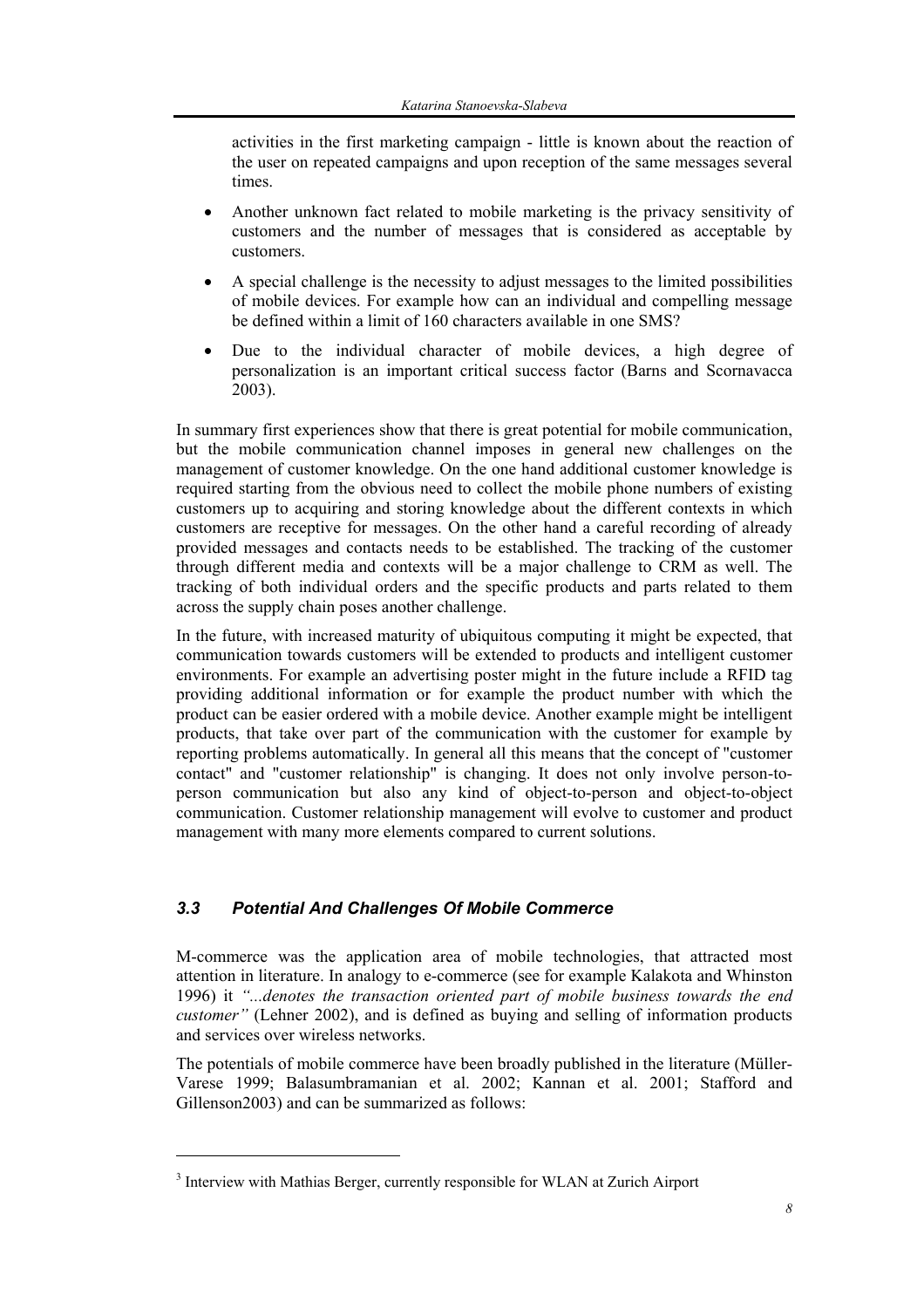- Location and context-based services (Dao et al. 2002),
- Potential to individual pricing,
- Provision of buying opportunities at the place of need and consumption,
- Support for spontaneous buys from everywhere.

Despite of the potentials, first experiences and consumer surveys showed that there are considerable differences compared to e-commerce (see also Akhgar et al. 2002):

- Due to the specific features of mobile technology, different patterns of usage of the mobile communication channel can be observed. According to (Zobel 2001; Baldi and Pyu-Pyu Thaung 2001) the differences concerning Internet access and usage can be summarized as follows: the typical usage of mobile applications is short and lasts often less then 5 minutes, and the usage is performed in niche times in many cases with the aim to kill unproductive time (for example during waiting for a bus). Given this only those m-commerce applications can be successful that provide immediate access to relevant information and immediate added value. Consequently such usage patterns require efficient buying processes, the so called "3-click-processes" (Stanoevska-Slabeva 2003).
- The limited expressiveness of the technology requires highly personalized offerings up to the specific individual needs.
- The mobile transaction channel is in competition to already existing off- and online transaction channels. M-commerce can therefore mainly be successful in situations where it provides clear added value compared to the competing more convenient and familiar transaction channels. Such specific situations where mobile buying provides added value compared to off-line and online selling channels can be summarized according to (Acker and D'Incau 2002) as follows: time critical situations, spontaneous decisions and needs, entertainment needs and efficiency increase compared to the other channels.

The specific features of m-commerce result in considerable challenges to enterprises on the managerial and technical level. On the managerial level the following challenges can be identified:

- Companies need a right understanding of the potentials and specific features of mobile technologies, so that visions for innovative solutions can be developed and assessed.
- Identification of the processes and products that provide added value to the customer when offered through the mobile channel and their relationship to existing applications.
- Definition of a clear multi-channel strategy and provision of a clear answer to the question how the mobile channel relates to the existing channels.
- Management furthermore needs to understand the relationship and implications of m-commerce to the remaining information processing infrastructure as for example CRM and SCM.

On the technical level the following challenges can be identified:

- identification of interfaces of m-commerce and other applications in the company on the technical level,
- adaptation of content to different types of end devices,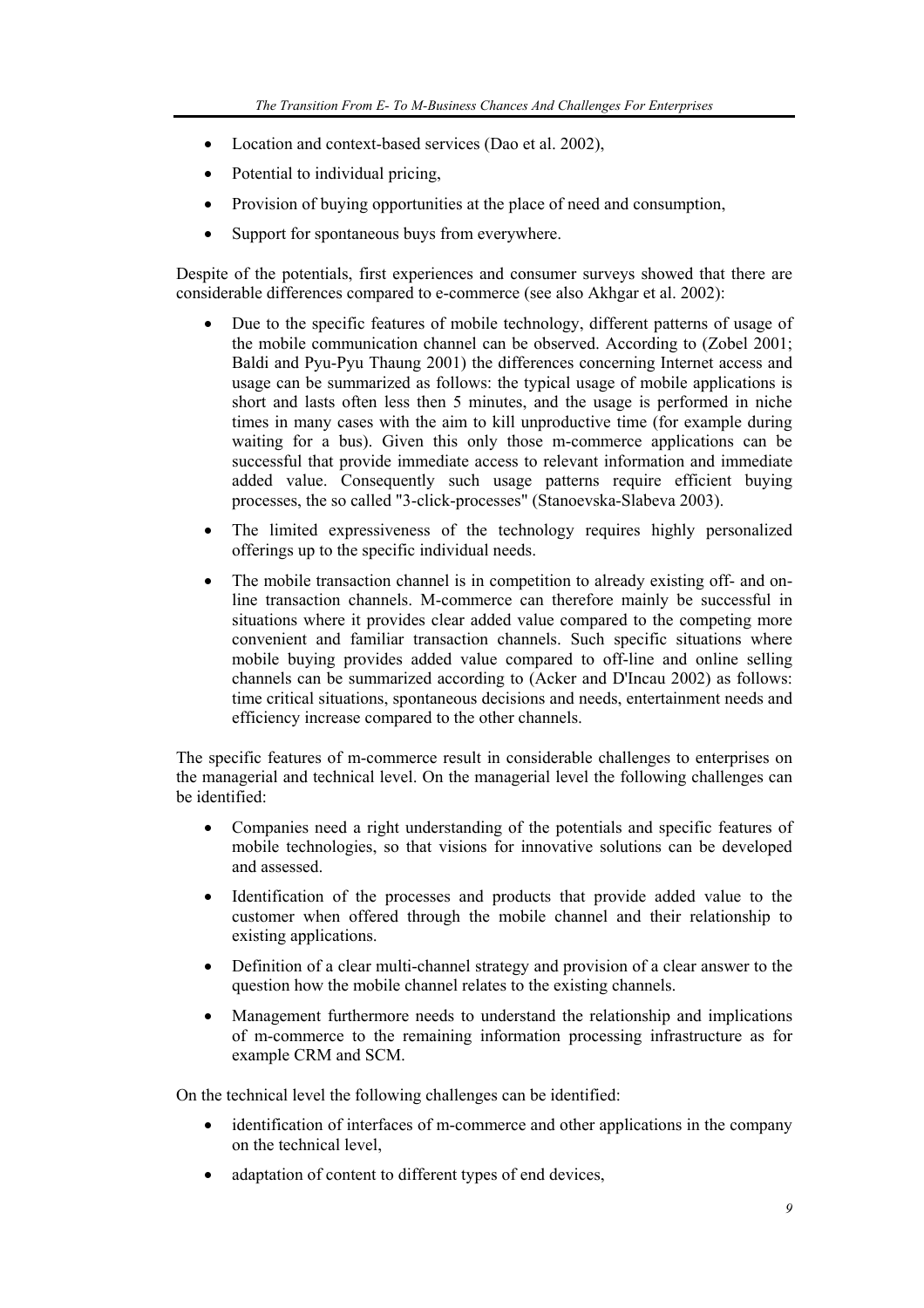- enhancement of the existing infrastructure with a mobile middleware and gateway,
- development of special know-how related to usability (Sun 2003) and interface design for mobile applications,

development of security concepts for mobile access to the enterprise information infrastructure.

#### *3.4 Challenges Of Mobile Applications For Employees*

E-Business components as Intranets and knowledge management have paved the way to empowerment of employees with knowledge, to new patterns of information sharing among employees as well as to new ways of remote working known as teleworking. A common feature of such applications is that they are centered around a wired desktop computer that provides a convenient access to available information. Even though they provide some advantages for mobile workers as well, for example through an easier access to information, mobile processes remained mostly untouched from the digitalization initiatives of e-business. One major reason for that, is that mobile processes take place away from desktop computers and the enterprise.

In order to understand the potential of mobile technologies for mobile processes, first the different kind of mobility in enterprises need to be identified. According to (Luff and Heath 1998) three different types of mobility in enterprises can be distinguished:

- micro-mobility, which refers to the mobility of documents in an office environment for various purposes around a relatively circumscribed, or 'at hand' domain (one example of micro-mobility is the mobility of a document that is looked at during a conversation).
- local mobility that refers to the mobility of employees between rooms, floors and buildings around their stationary office
- remote mobility, which refers to employees that work remotely away from the offices and communicate with each other through technology.

Mobile technologies can support all types of mobility. For local mobility for example WLAN and Bluetooth as well as specific mobile devices have proven helpful. An example is the already mentioned digitalization of data collection within the SCM, where the responsible employee can record the incoming products and parts with the help of a wireless device. In the future it is expected that connectivity will go beyond access to the enterprise data. It is expected that offices will provide information spaces including machines and things, that can sense and deliver information according to the specific needs (see for example Thayer and Steenkiste 2003). For example by entering a room all available devices connect with the devices of the employee, who just entered the room and start to deliver and exchange information.

Most challenging is the support of remote mobile employees (Lyytinen and Yoo 1001). According to the different tasks we can distinguish two types of mobile forces: mobile sales force and mobile maintenance and support force. Both types of mobile forces have some common and some different requirements upon technology. The common element is the necessity to have access to the basic administrative data as agenda, timetable, email and similar. In addition to that sales persons need information about customers and products while mobile maintenance forces need information about the specific product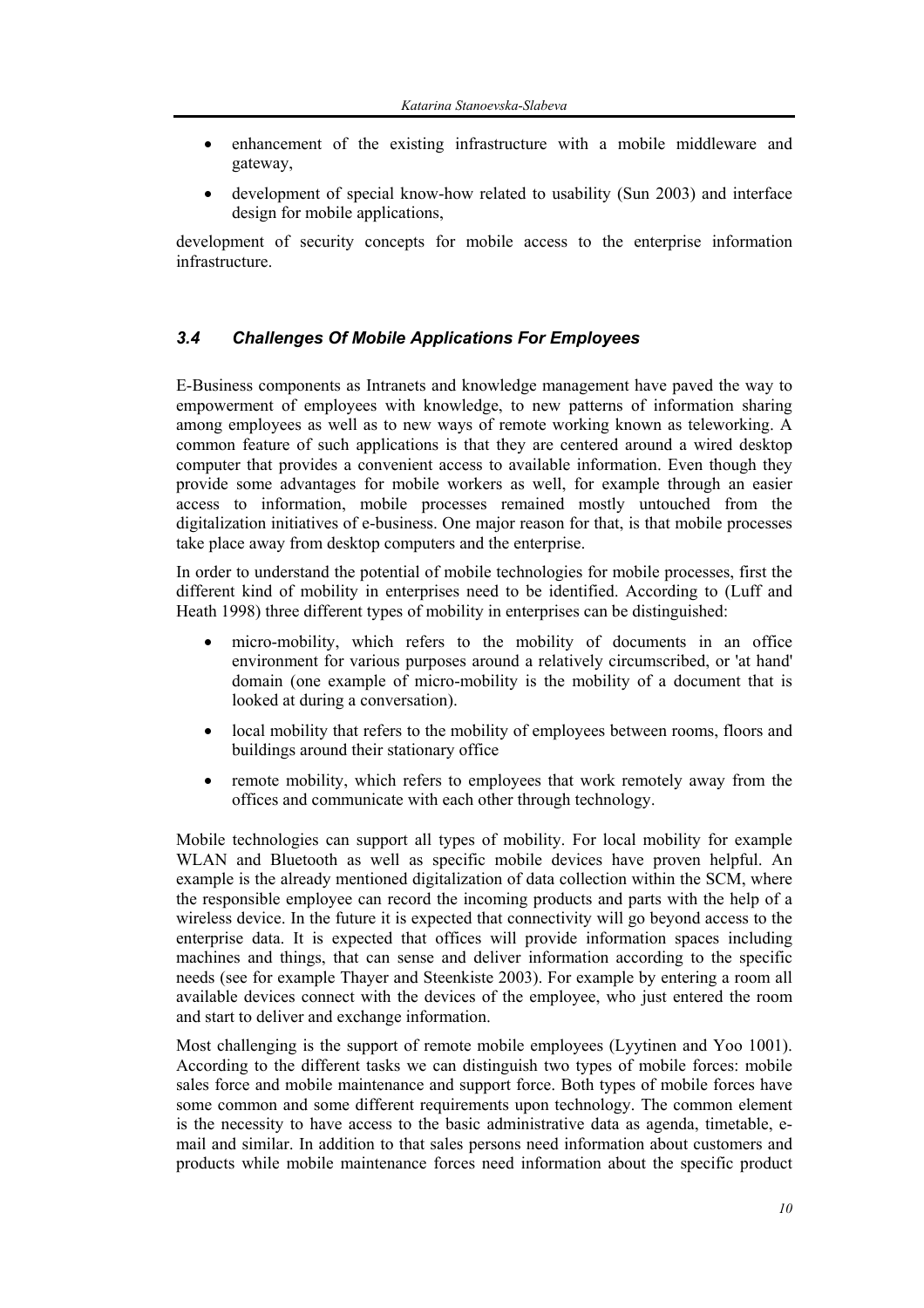that needs to be repaired, the product history, and in many cases access to repair manuals and experts of the company. In depth analysis of mobile work processes reveals, that mobile employees have specific requirements upon knowledge management. They usually have scheduled several customer visits a day. Many details of the customer needs or problems become often clear and concrete during the conversation with the customer. In such a situation the mobile employee does not have time to browse through data- and knowledge bases. He needs the relevant knowledge immediately and in a suitable form. Thus, mobile processes require a task- and context aware supply of knowledge (see for example Grimm et al. 2002; Lehnert 2002 and Fagrell et al. 1999). Due to the limitations of mobile devices, knowledge needs to be bundled and adapted furthermore according to the possibilities of the end devices (Fagrell et al. 1999 and Fagrell 2000).

Currently emerging applications related to mobile forces are summarized under the term mobile force automation and basically include functionality necessary for remote access to office information, while the supply of relevant knowledge for knowledge workers is not covered yet. Effective support of mobile workers with knowledge that goes beyond mobile access to office information, imposes challenges on the managerial and technical level. On the managerial level challenges can be summarized as follows:

- Management needs to be aware of the specific features of mobile technologies in order to be able to develop visions for new processes.
- The application of mobile technologies and the automation of mobile forces requires a considerable redesign of existing processes.
- Mobile force automation might change the working culture and responsibility of workers and needs to be accompanied with extensive change management measures.

Challenges on the technical level can be summarized as follows:

- Identification, storage and processing of task-context of mobile workers;
- Providing interfaces for inclusion of machine-to-machine communication for example with products that need to be repaired;
- Task-centered knowledge bundling and adaptation of existing content;
- Development of security concepts for mobile access to the enterprise infrastructure as well as related to the management of end devices;

Identification and development of interfaces to CRM and management of product knowledge.

l

<sup>&</sup>lt;sup>4</sup> Interview with Thomas Kern, Head of Product Management "Business"

<sup>&</sup>lt;sup>5</sup> Interview with Ezra Stein, Marketing of Broadband Services Sunrise Mobile

<sup>6</sup> Interview with Matthias Koch, CEO Monzoon Networks AG

<sup>7</sup> Interview with Patrick Winkler, founder of NetAir

<sup>&</sup>lt;sup>8</sup> Interview with Jean-Christophe Heger, founder of the Myotis association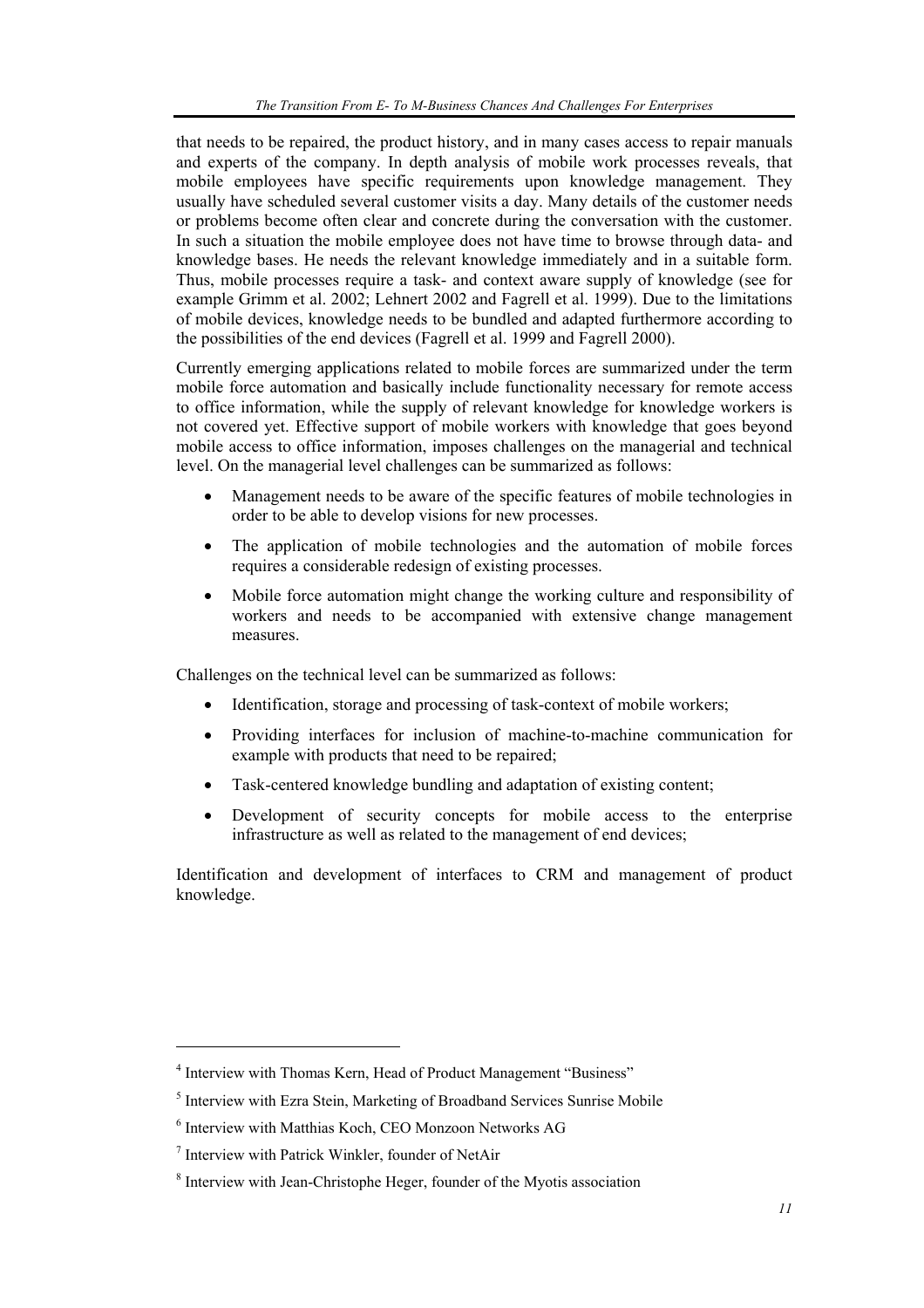## **4 Summary Of Challenges Of M-Business For Enterprises**

In the above sections the main challenges that need to be addressed by enterprises were presented for the different components of m-business separately. This section provides an integrated view on the challenges. From the enterprise point of view, we can summarize the challenges in three categories: Challenges on managerial level, on social level, and on the technical level. The challenges on the managerial level can be summarized as follows:

- Development of understanding for the specific features of mobile technologies and in particular their relationships to already existing applications,
- Development of visions for new innovative processes and products,
- Development of understanding for possible implications upon relationships with employees, customers and business partners,
- Change management and process redesign.

The challenges on the social level basically relate to privacy issues of mobile technologies and to the change of working culture (see for example Allen 2003). In addition to that an important aspect are legal considerations (see for example Pitkönen et al. 2003).

On the technical level the following challenges can be identified:

- In order to realize the benefits a more individualized and modular data collection will be necessary as well as special approaches for presenting information in a suitable form for end devices.
- Machine-to-machine communication needs to be considered as a possible option in the design of those applications related to products and in particular related to product handling. This is increasingly important not only for mobile supply chain management but also for customer applications (see for example the intelligent super store).
- Provision of the available information in different formats and contexts, which again leads to new content and knowledge management solutions.
- Provision of intelligent communication spaces for employees and customers as well as interface design for such spaces.
- Extension and application of existing security concepts and solutions to the mobile channel.

A major challenge of m-business is however the integration of the various components into an integrated solution. Even though each of the applications can provide considerable benefits for the specific business processes, major benefits can be achieved through an integrated usage. For example how can the more detailed information available through RFID technology be transferred and made visible in the final product. A practical scenario, where this might be relevant is the following: Due to the many food processing scandals, the consumer of meet wants to know where the respective animal was born, how it has been transported, and similar. Another example is the need to synchronize information flow related to individual and highly customized orders. Namely, a customized individual order gets its identification when the customer presses the buy button and needs to be passed through the inter-company information infrastructure all along to the suppliers, it needs to be assigned to the individual products and parts relevant for that offer and presented on request to the customers or employees responsible for the order or for further handling of the product and customer. In general, information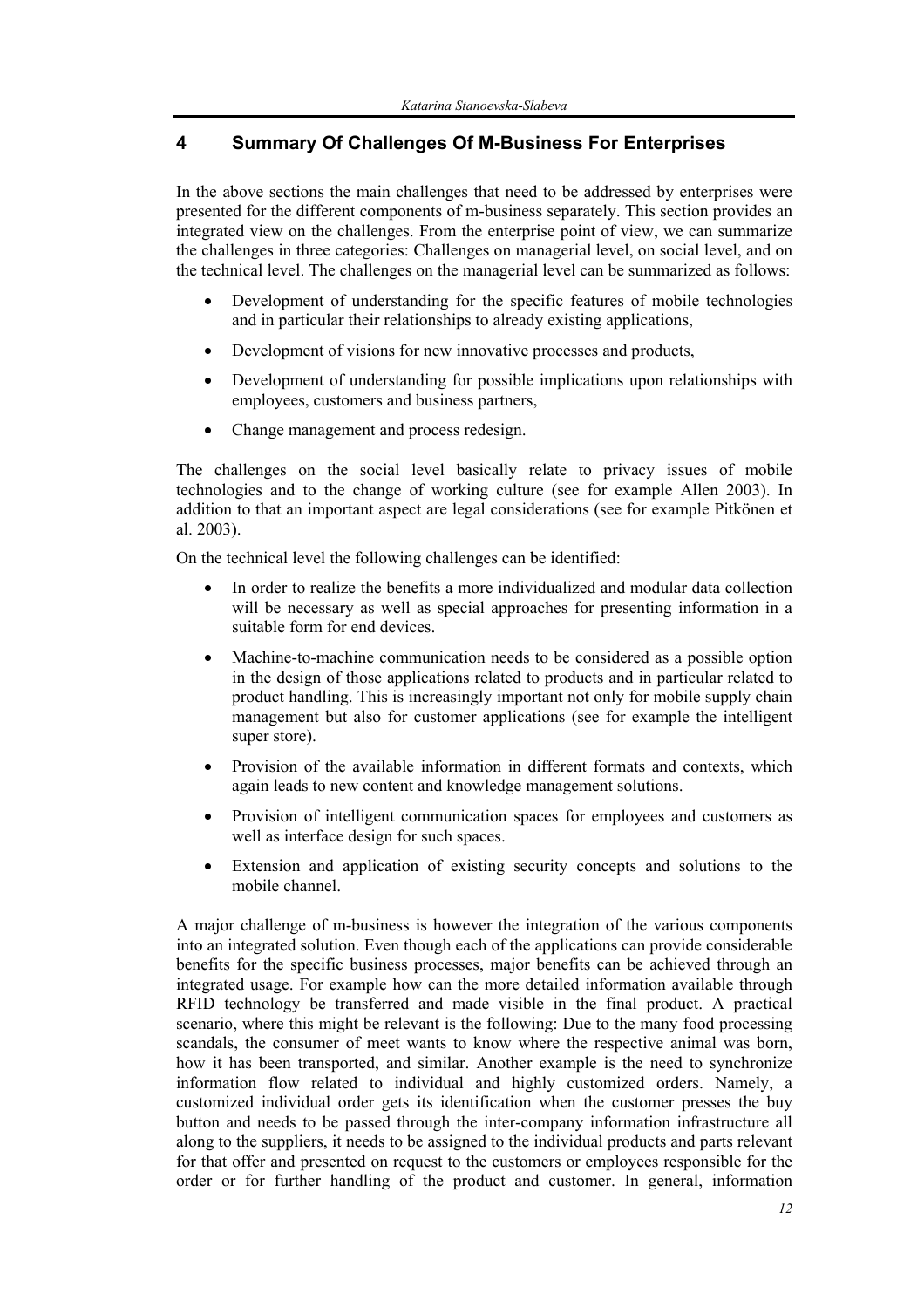stemming from one application can be transformed to useful customer, employee or process input information of another application. In order to achieve integrated solutions we first need to develop awareness for the interdependences of the different mobile applications and we need solutions on a technical, process, product, strategy and communication level.

All the presented applications and scenarios, are in their infancy stages. However they demonstrate the great potential for improvements of processes and for innovation in enterprises. In the future mobile technology will converge with Internet technology and play an important role. However, their successful implementation depends on the right understanding of their implication not in a limited application area, but for all processes in the organization and its relationships to the various stakeholders - customers, employees and business partners. In general relationships will be on a more detailed level, with many different aspects. The overall implication of mobile technologies needs to be taken in consideration in research as well (see Lyytinen and Yoo, 2001)

#### *Acknowledgement*

The work presented in this paper was supported by the National Competence Center in Research on Mobile Information and Communication Systems (NCCR-MICS), a center supported by the Swiss National Science Foundation under grant number 5005-67322.

#### **References**

- Akhgar B, Siddiqi J, Foster M, Siddiqi H, Akhgar A (2002): Applying Customer Relationship management (CRM) in the Mobile Commerce Market". In: Proceedings of the International Conference on Mobile Computing.
- Allen J.P. (2003). The Evolution of New Mobile Applications: A Sociotechnical Perspective. In: International Journal of Electronic Commerce, Vol. 8 No. 1, pp. 23-36.
- Anckar B, D'Incau D (2002). Value-Added Services in Mobile Commerce: An Analytical Framework and Empirical Findings from a Nationals Consumer Survey, Proceedings of the 35th Hawaii International Conference on Systems Sciences.
- Balasubramanian S, Peterson R. A., Jarvenpaa S.L (2002): Exploring the Implications of M-Commerce for Markets and Marketing. In: Journal of Academy od Marketing Science, Vol. 30, No. 4, pp. 348-361.
- Baldi, St & Pyu-Pyu Thaung, H (2001), 'The Entertaining Way to M-Commerce: Japan's Approach to the Mobile Internet – a Model for Europe?' in *Electronic Markets-International Journal of Electronic Commerce and Business Media*, Vol 12(1), 6- 13, 2001/02.
- Barns S. J, Scornavacca E (2003): Mobile Marketing: The Role of Permission and acceptance. In: Giaglis G. M, Wrthner H, Tschammer V, Froeschl, K. a (Eds.): The Second International Conference on Mobile Business, Österreichische Computer Gesellschaft, Druckerei Riegelnik, Wien. pp. 153 - 163.
- Berger S, Lehmann H, Lehner F. (2002): Mobile B2B Applications A Critical Appraisal of Their Utility. In: Proceedings of the First International Conference on M-Business, Athens, 2002.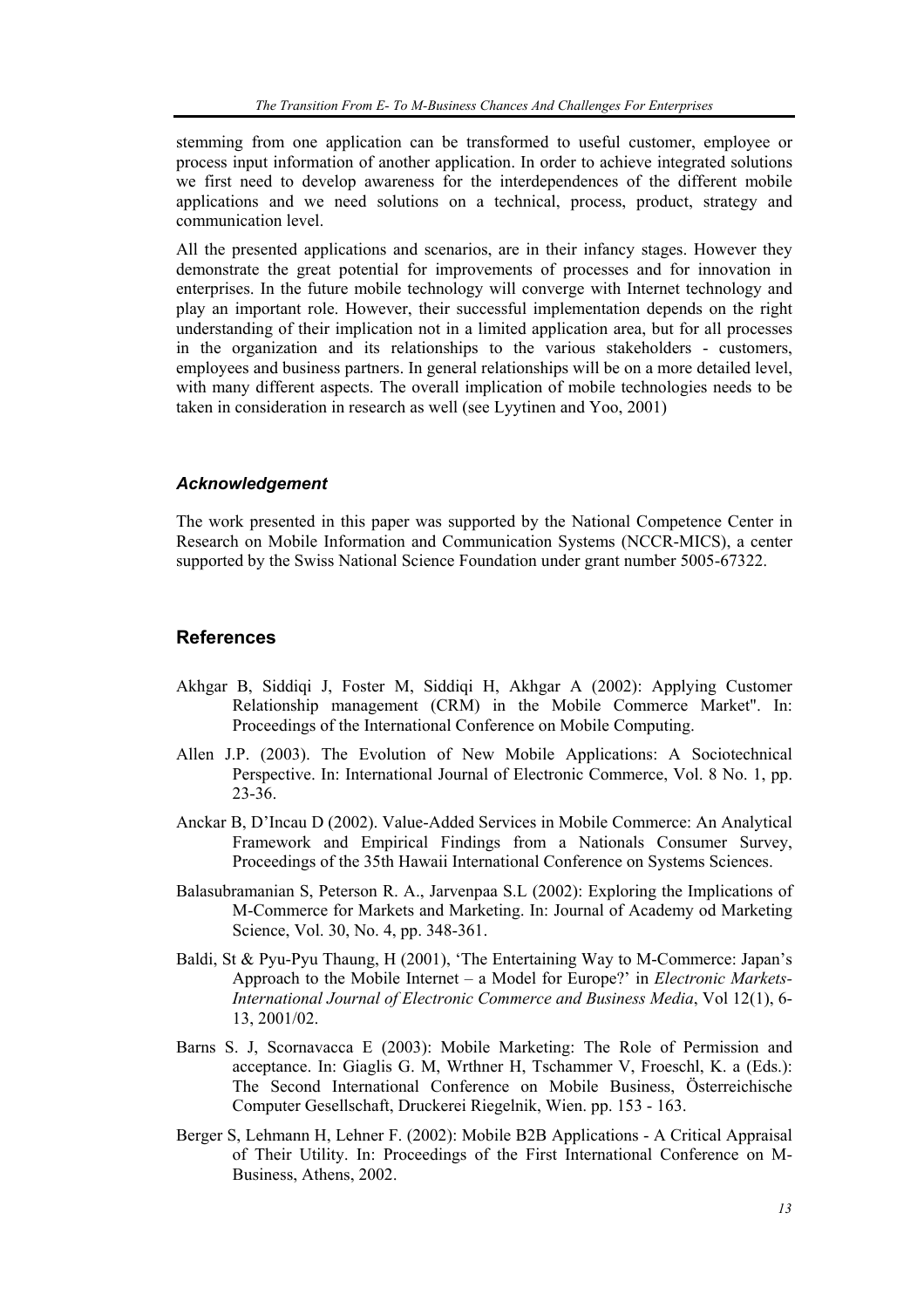- Christ O, Fleisch E. (2004): Ubiquitous Computing Betriebswirtschaftliche Potentiale geerdeter Informationssysteme. In: Stanoevska-Slabeva K (Edt.): Digital Economy - Anspruch und Wirklichkeit. To appear in June 2004, Springer, Heidelberg, pp. 443-457.
- Dao D, Rizos Ch, Wang J (2002): Location-based Services: Technical and Business Issues". In: GPS Solutions, (2002), No. 6, pp. 169-178.
- Fagrell H, Johannesson E (2000): Newsmate: Knowledge Management for Mobile Journalists. In: Proceedings of IRIS 23.
- Fagrell H, Ljungberg F, Bergquist M (1999): Exploring Support for Knowledge Management in Mobile Work. In: Proceedings of ECSCW 99, Kluwer Academic Press, Copenhagen Danmark, pp. 259-269.
- Gebert H, Geib M, Kolbe L, Brenner W (2003): Knowledge-Enabled Customer Relationship Management. Integrating Customer Relationship management and Knowledge Management Concepts. In: Journal of Knowledge Management, Vol. 7, No. 5, pp. 107-123.
- Grimm M, Tazary M. R., Balfanz D (2002): Towards a Framework for Mobile Knowlege Management. In: Proceedings of the 4th International Conference on Practical Aspects of Knowledge Management - PAKM 2002. Vienna, Austria, December 2-3, 2002. LNCS, Springer.
- Kaasinen E (2003): User needs for location-aware mobile services. In: Personal and Ubiquitous Computing, Vol. 7, No. 1, 2003, pp. 70-79.
- Kalakota R, Whinston A (1996): Frontiers of Electronic Commerce, Reading, MA, Addison-Wesley.
- Kalakota R, Robinson M ( 2001): e-Business 2.0. Addison-Wesley, Upper Saddle River, NJ.
- Kannan P. K, Chang A, Whinston A (2001): Wireless Commerce: Marketing Issues and Possibilities, In: *Proceedings of the 34th Hawaii International Conference on System Sciences*.
- Kavassalis P, Spyropoulou N, Drossos D, Mitrokostas E, Gikas G, Hatzistamatiou A (2003): Mobile Permission Marketing: Framing the Market Inquiry. In: International Journal of Electronic Commerce, Vol. 8, No. 1, pp. 55-79.
- Kärkkäinen M, Holmström J (2002): Wireless Product Identification: Enabler for Handling Efficiency, Customisation and Information Sharing. In: Supply Chain Management: An International Journal, Vol. 7, No. 4, pp. 242-252.
- Kemper, H.G, Wolf E (2002): Interactive Process Models for Mobile Application Systems: A Framework. In: Proceedings of the  $23<sup>th</sup>$  International Conference on Information System, pp. 401-413.
- Lehner F (2002): Mobile Business und mobile Dienste (3. Aufl.), Arbeitsbericht Nr. 49 Schriftenreihe des Lehrstuhls für Wirtschaftsinformatik III, Universität Regensburg, http://www-mobile.uni-regensburg.de/publikationen.html [Viewed 12.06.2002].
- Lehner F (2002a): Mobile Knowledge Management. In: Hartmann D (Hrsg.): Geschäftsprozesse mit Mobile Computing, Vieweg Verlag, pp. 153-172.
- Luff P, Heath Ch (1998): Mobility in Collaboration. In: Proceedings of CSCW'98, ACM Press, pp. 305-314.